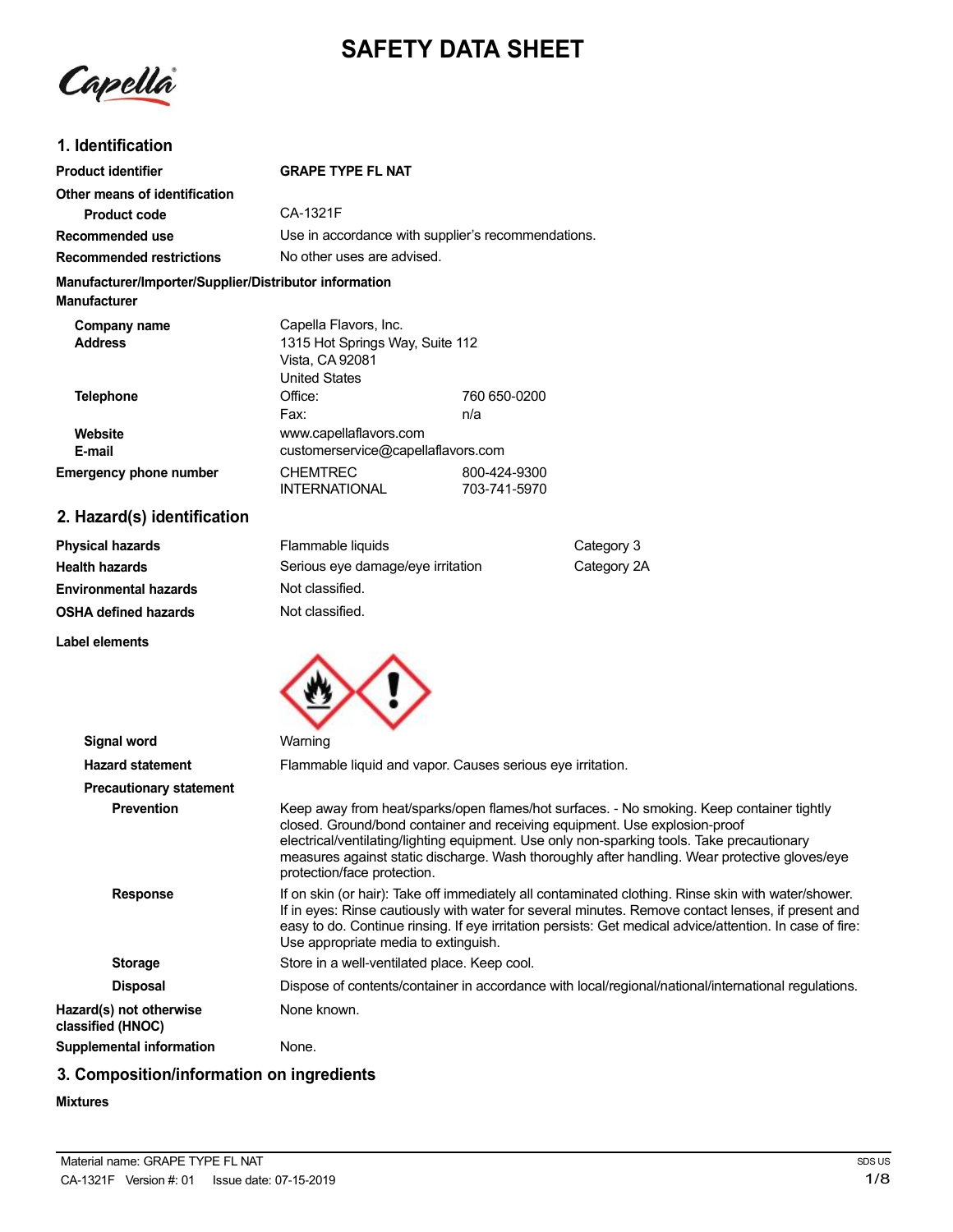| <b>Chemical name</b>                       | Common name and synonyms | <b>CAS number</b> | %         |
|--------------------------------------------|--------------------------|-------------------|-----------|
| PROPYLENE GLYCOL<br><b>NOM</b><br>NFI      |                          | 57-55-6           | $60 - 70$ |
| ETHYL ALCOHOL 190 PROOF<br>CANE IP NON GMO | FTHYLAI COHOL            | 64-17-5           | $5 - 10$  |
| <b>TRADE SECRET*</b>                       |                          | Proprietary*      | $5 - 10$  |
| Other components below reportable levels   |                          |                   | $20 - 30$ |

\*Designates that a specific chemical identity and/or percentage of composition has been withheld as a trade secret.

#### **4. First-aid measures**

| <b>Inhalation</b>                                                            | Move to fresh air. Call a physician if symptoms develop or persist.                                                                                                                                                                                                                                                  |
|------------------------------------------------------------------------------|----------------------------------------------------------------------------------------------------------------------------------------------------------------------------------------------------------------------------------------------------------------------------------------------------------------------|
| <b>Skin contact</b>                                                          | Take off immediately all contaminated clothing. Rinse skin with water/shower. Get medical<br>attention if irritation develops and persists.                                                                                                                                                                          |
| Eye contact                                                                  | Immediately flush eyes with plenty of water for at least 15 minutes. Remove contact lenses, if<br>present and easy to do. Continue rinsing. Get medical attention if irritation develops and persists.                                                                                                               |
| Ingestion                                                                    | Rinse mouth. Get medical attention if symptoms occur.                                                                                                                                                                                                                                                                |
| Most important<br>symptoms/effects, acute and<br>delayed                     | Severe eye irritation. Symptoms may include stinging, tearing, redness, swelling, and blurred<br>vision.                                                                                                                                                                                                             |
| Indication of immediate<br>medical attention and special<br>treatment needed | Provide general supportive measures and treat symptomatically. Thermal burns: Flush with water<br>immediately. While flushing, remove clothes which do not adhere to affected area. Call an<br>ambulance. Continue flushing during transport to hospital. Keep victim under observation.<br>Symptoms may be delayed. |
| <b>General information</b>                                                   | Take off all contaminated clothing immediately. Ensure that medical personnel are aware of the<br>material(s) involved, and take precautions to protect themselves. Wash contaminated clothing<br>before reuse.                                                                                                      |
| 5. Fire-fighting measures                                                    |                                                                                                                                                                                                                                                                                                                      |
| Suitable extinguishing media                                                 | Water fog. Alcohol resistant foam. Dry chemical powder. Carbon dioxide (CO2).                                                                                                                                                                                                                                        |
| Unsuitable extinguishing<br>media                                            | Do not use water jet as an extinguisher, as this will spread the fire.                                                                                                                                                                                                                                               |

Vapors may form explosive mixtures with air. Vapors may travel considerable distance to a source of ignition and flash back. During fire, gases hazardous to health may be formed. Self-contained breathing apparatus and full protective clothing must be worn in case of fire.

In case of fire and/or explosion do not breathe fumes. Move containers from fire area if you can do so without risk.

Use standard firefighting procedures and consider the hazards of other involved materials. Flammable liquid and vapor.

#### **6. Accidental release measures**

**Specific hazards arising from**

**Special protective equipment and precautions for firefighters**

**equipment/instructions Specific methods General fire hazards**

**the chemical**

**Fire fighting**

| Personal precautions,<br>protective equipment and<br>emergency procedures | Keep unnecessary personnel away. Keep people away from and upwind of spill/leak. Eliminate all<br>ignition sources (no smoking, flares, sparks, or flames in immediate area). Wear appropriate<br>protective equipment and clothing during clean-up. Do not touch damaged containers or spilled<br>material unless wearing appropriate protective clothing. Ventilate closed spaces before entering<br>them. Local authorities should be advised if significant spillages cannot be contained. For personal<br>protection, see section 8 of the SDS. |
|---------------------------------------------------------------------------|------------------------------------------------------------------------------------------------------------------------------------------------------------------------------------------------------------------------------------------------------------------------------------------------------------------------------------------------------------------------------------------------------------------------------------------------------------------------------------------------------------------------------------------------------|
| Methods and materials for<br>containment and cleaning up                  | Use water spray to reduce vapors or divert vapor cloud drift. Eliminate all ignition sources (no<br>smoking, flares, sparks, or flames in immediate area). Keep combustibles (wood, paper, oil, etc.)<br>away from spilled material. Take precautionary measures against static discharge. Use only<br>non-sparking tools.                                                                                                                                                                                                                           |
|                                                                           | Large Spills: Stop the flow of material, if this is without risk. Dike the spilled material, where this is<br>possible. Use a non-combustible material like vermiculite, sand or earth to soak up the product<br>and place into a container for later disposal. Following product recovery, flush area with water.                                                                                                                                                                                                                                   |
|                                                                           | Small Spills: Absorb with earth, sand or other non-combustible material and transfer to containers<br>for later disposal. Wipe up with absorbent material (e.g. cloth, fleece). Clean surface thoroughly to<br>remove residual contamination.                                                                                                                                                                                                                                                                                                        |
| <b>Environmental precautions</b>                                          | Never return spills to original containers for re-use. For waste disposal, see section 13 of the SDS.<br>Avoid discharge into drains, water courses or onto the ground.                                                                                                                                                                                                                                                                                                                                                                              |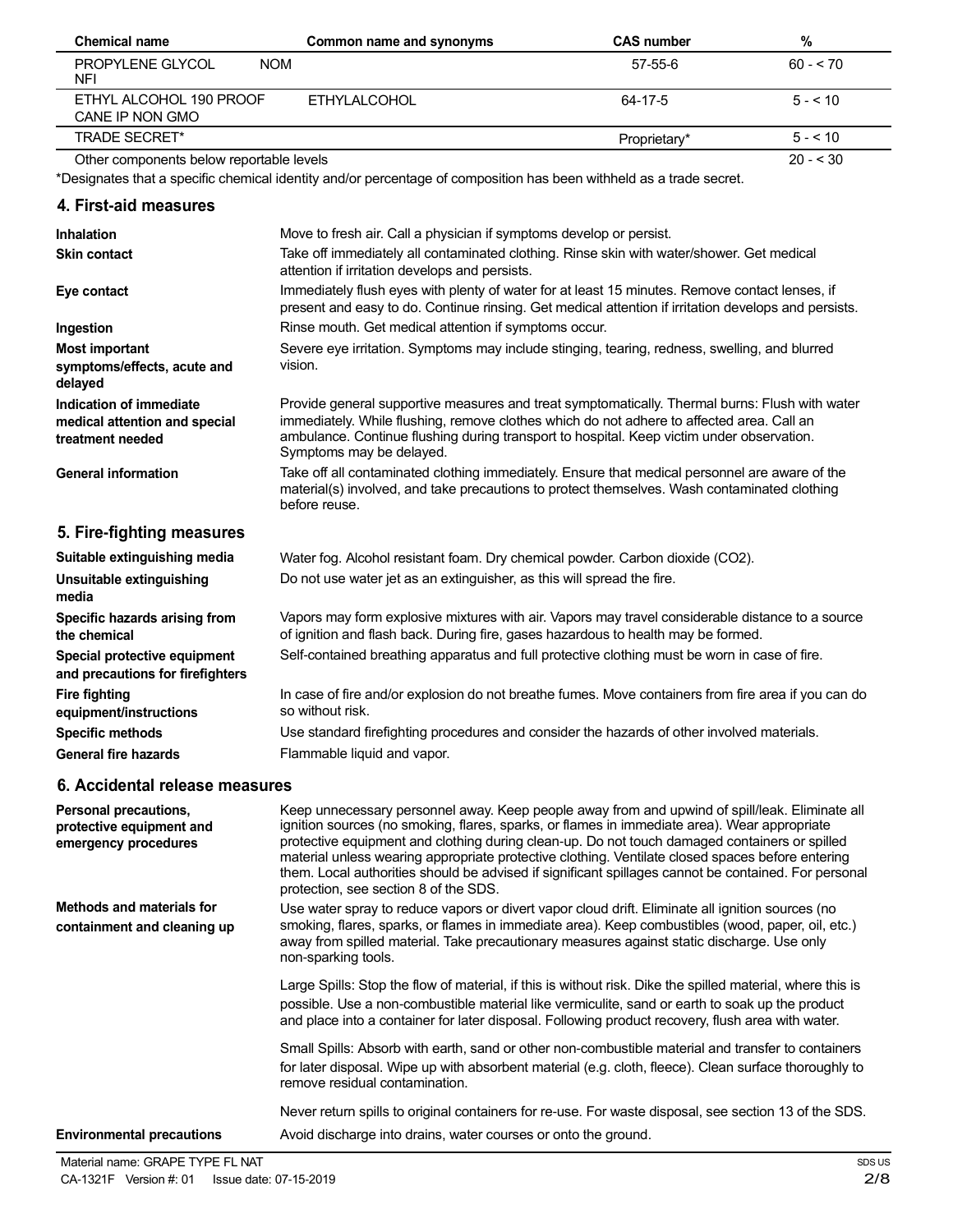## **7. Handling and storage**

| Precautions for safe handling                                   | Do not handle, store or open near an open flame, sources of heat or sources of ignition. Protect<br>material from direct sunlight. When using do not smoke. Explosion-proof general and local exhaust<br>ventilation. Take precautionary measures against static discharges. All equipment used when<br>handling the product must be grounded. Use non-sparking tools and explosion-proof equipment.<br>Avoid contact with eyes. Avoid prolonged exposure. Wear appropriate personal protective<br>equipment. Observe good industrial hygiene practices. |
|-----------------------------------------------------------------|----------------------------------------------------------------------------------------------------------------------------------------------------------------------------------------------------------------------------------------------------------------------------------------------------------------------------------------------------------------------------------------------------------------------------------------------------------------------------------------------------------------------------------------------------------|
| Conditions for safe storage,<br>including any incompatibilities | Keep away from heat, sparks and open flame. Prevent electrostatic charge build-up by using<br>common bonding and grounding techniques. Store in a cool, dry place out of direct sunlight. Store<br>in tightly closed container. Store in a well-ventilated place. Keep in an area equipped with<br>sprinklers. Store away from incompatible materials (see Section 10 of the SDS).                                                                                                                                                                       |

### **8. Exposure controls/personal protection**

#### **Occupational exposure limits**

The following constituents are the only constituents of the product which have a PEL, TLV or other recommended exposure limit. At this time, the other constituents have no known exposure limits.<br>LIS OSHA Table 7.4 Limits for Air Conteminants (20 CEB 4040 4000)

| <b>Components</b>                                           | US. OSHA Table Z-1 Limits for Air Contaminants (29 CFR 1910.1000)<br>Type                                                                                                                                                                                                                                                                                                                                                                             | Value                                                                                                                                                                                                                                                     |          |
|-------------------------------------------------------------|-------------------------------------------------------------------------------------------------------------------------------------------------------------------------------------------------------------------------------------------------------------------------------------------------------------------------------------------------------------------------------------------------------------------------------------------------------|-----------------------------------------------------------------------------------------------------------------------------------------------------------------------------------------------------------------------------------------------------------|----------|
| ETHYL ALCOHOL 190<br>PROOF CANE IP NON<br>GMO (CAS 64-17-5) | PEL                                                                                                                                                                                                                                                                                                                                                                                                                                                   | 1900 mg/m3                                                                                                                                                                                                                                                |          |
|                                                             |                                                                                                                                                                                                                                                                                                                                                                                                                                                       | 1000 ppm                                                                                                                                                                                                                                                  |          |
| <b>US. ACGIH Threshold Limit Values</b>                     |                                                                                                                                                                                                                                                                                                                                                                                                                                                       |                                                                                                                                                                                                                                                           |          |
| <b>Components</b>                                           | Type                                                                                                                                                                                                                                                                                                                                                                                                                                                  | Value                                                                                                                                                                                                                                                     |          |
| ETHYL ALCOHOL 190<br>PROOF CANE IP NON<br>GMO (CAS 64-17-5) | STEL                                                                                                                                                                                                                                                                                                                                                                                                                                                  | 1000 ppm                                                                                                                                                                                                                                                  |          |
| US. NIOSH: Pocket Guide to Chemical Hazards                 |                                                                                                                                                                                                                                                                                                                                                                                                                                                       |                                                                                                                                                                                                                                                           |          |
| <b>Components</b>                                           | Type                                                                                                                                                                                                                                                                                                                                                                                                                                                  | <b>Value</b>                                                                                                                                                                                                                                              |          |
| ETHYL ALCOHOL 190<br>PROOF CANE IP NON<br>GMO (CAS 64-17-5) | TWA                                                                                                                                                                                                                                                                                                                                                                                                                                                   | 1900 mg/m3                                                                                                                                                                                                                                                |          |
|                                                             |                                                                                                                                                                                                                                                                                                                                                                                                                                                       | 1000 ppm                                                                                                                                                                                                                                                  |          |
| <b>Components</b>                                           | US. Workplace Environmental Exposure Level (WEEL) Guides<br>Type                                                                                                                                                                                                                                                                                                                                                                                      | <b>Value</b>                                                                                                                                                                                                                                              | Form     |
| <b>PROPYLENE GLYCOL</b><br>NOM NFI (CAS 57-55-6)            | <b>TWA</b>                                                                                                                                                                                                                                                                                                                                                                                                                                            | 10 $mg/m3$                                                                                                                                                                                                                                                | Aerosol. |
| <b>Biological limit values</b>                              | No biological exposure limits noted for the ingredient(s).                                                                                                                                                                                                                                                                                                                                                                                            |                                                                                                                                                                                                                                                           |          |
| Appropriate engineering<br>controls                         | Explosion-proof general and local exhaust ventilation. Good general ventilation should be used.<br>Ventilation rates should be matched to conditions. If applicable, use process enclosures, local<br>exhaust ventilation, or other engineering controls to maintain airborne levels below recommended<br>exposure limits. If exposure limits have not been established, maintain airborne levels to an<br>acceptable level. Provide eyewash station. |                                                                                                                                                                                                                                                           |          |
|                                                             | Individual protection measures, such as personal protective equipment                                                                                                                                                                                                                                                                                                                                                                                 |                                                                                                                                                                                                                                                           |          |
| <b>Eye/face protection</b>                                  | Wear safety glasses with side shields (or goggles).                                                                                                                                                                                                                                                                                                                                                                                                   |                                                                                                                                                                                                                                                           |          |
| <b>Skin protection</b>                                      |                                                                                                                                                                                                                                                                                                                                                                                                                                                       |                                                                                                                                                                                                                                                           |          |
| <b>Hand protection</b>                                      | Wear appropriate chemical resistant gloves.                                                                                                                                                                                                                                                                                                                                                                                                           |                                                                                                                                                                                                                                                           |          |
| <b>Other</b>                                                | Wear appropriate chemical resistant clothing.                                                                                                                                                                                                                                                                                                                                                                                                         |                                                                                                                                                                                                                                                           |          |
| <b>Respiratory protection</b>                               |                                                                                                                                                                                                                                                                                                                                                                                                                                                       | If engineering controls do not maintain airborne concentrations below recommended exposure<br>limits (where applicable) or to an acceptable level (in countries where exposure limits have not<br>been established), an approved respirator must be worn. |          |
| <b>Thermal hazards</b>                                      | Wear appropriate thermal protective clothing, when necessary.                                                                                                                                                                                                                                                                                                                                                                                         |                                                                                                                                                                                                                                                           |          |
| General hygiene<br>considerations                           | When using do not smoke. Always observe good personal hygiene measures, such as washing<br>after handling the material and before eating, drinking, and/or smoking. Routinely wash work<br>clothing and protective equipment to remove contaminants.                                                                                                                                                                                                  |                                                                                                                                                                                                                                                           |          |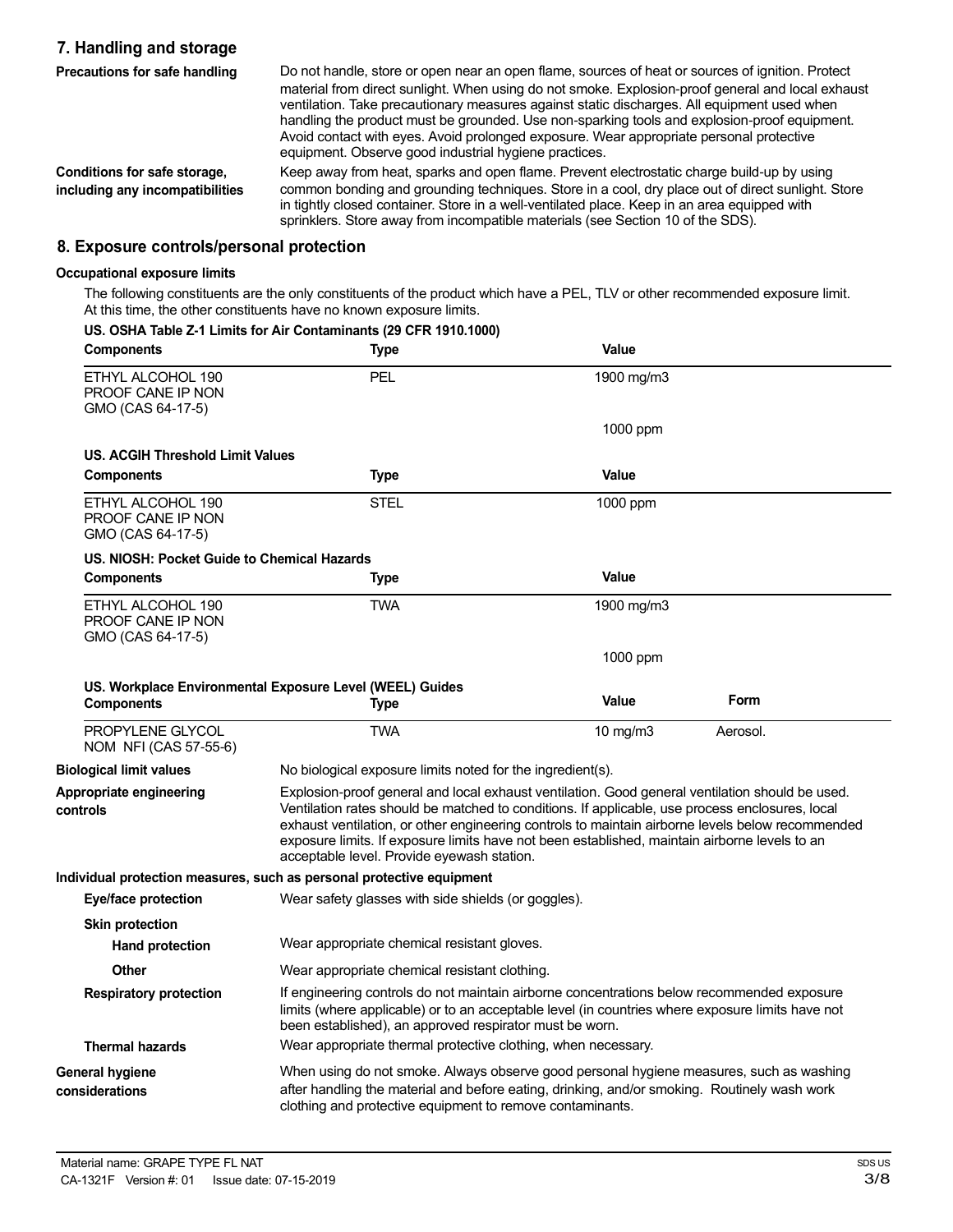## **9. Physical and chemical properties**

| Appearance                                        |                                                                                                                                                                          |
|---------------------------------------------------|--------------------------------------------------------------------------------------------------------------------------------------------------------------------------|
| <b>Physical state</b>                             | Liquid.                                                                                                                                                                  |
| <b>Form</b>                                       | Liquid.                                                                                                                                                                  |
| Color                                             | Not available.                                                                                                                                                           |
| Odor                                              | Not available.                                                                                                                                                           |
| <b>Odor threshold</b>                             | Not available.                                                                                                                                                           |
| pH                                                | Not available.                                                                                                                                                           |
| Melting point/freezing point                      | -173.38 °F (-114.1 °C) estimated                                                                                                                                         |
| Initial boiling point and boiling<br>range        | 173.3 °F (78.5 °C) estimated                                                                                                                                             |
| <b>Flash point</b>                                | 125.2 °F (51.8 °C) Closed Cup                                                                                                                                            |
| <b>Evaporation rate</b>                           | Not available.                                                                                                                                                           |
| Flammability (solid, gas)                         | Not applicable.                                                                                                                                                          |
| Upper/lower flammability or explosive limits      |                                                                                                                                                                          |
| <b>Flammability limit - lower</b><br>(%)          | Not available.                                                                                                                                                           |
| <b>Flammability limit - upper</b><br>(%)          | Not available.                                                                                                                                                           |
| Explosive limit - lower (%)                       | Not available.                                                                                                                                                           |
| Explosive limit - upper (%)                       | Not available.                                                                                                                                                           |
| Vapor pressure                                    | 6.12 hPa estimated                                                                                                                                                       |
| <b>Vapor density</b>                              | Not available.                                                                                                                                                           |
| <b>Relative density</b>                           | Not available.                                                                                                                                                           |
| Solubility(ies)                                   |                                                                                                                                                                          |
| Solubility (water)                                | Not available.                                                                                                                                                           |
| <b>Partition coefficient</b><br>(n-octanol/water) | Not available.                                                                                                                                                           |
| Auto-ignition temperature                         | 685 °F (362.78 °C) estimated                                                                                                                                             |
| <b>Decomposition temperature</b>                  | Not available.                                                                                                                                                           |
| <b>Viscosity</b>                                  | Not available.                                                                                                                                                           |
| <b>Other information</b>                          |                                                                                                                                                                          |
| <b>Explosive properties</b>                       | Not explosive.                                                                                                                                                           |
| <b>Flammability class</b>                         | Combustible II estimated                                                                                                                                                 |
| <b>Oxidizing properties</b>                       | Not oxidizing.                                                                                                                                                           |
| <b>Refractive index</b>                           | 1.3989 - 1.4289                                                                                                                                                          |
| 10. Stability and reactivity                      |                                                                                                                                                                          |
| <b>Reactivity</b>                                 | The product is stable and non-reactive under normal conditions of use, storage and transport.                                                                            |
| <b>Chemical stability</b>                         | Material is stable under normal conditions.                                                                                                                              |
| <b>Possibility of hazardous</b><br>reactions      | Hazardous polymerization does not occur.                                                                                                                                 |
| <b>Conditions to avoid</b>                        | Keep away from heat, hot surfaces, sparks, open flames and other ignition sources. Avoid<br>temperatures exceeding the flash point. Contact with incompatible materials. |
| Incompatible materials                            | Strong oxidizing agents.                                                                                                                                                 |
| Hazardous decomposition<br>products               | No hazardous decomposition products are known.                                                                                                                           |
| 11. Toxicological information                     |                                                                                                                                                                          |
| Information on likely routes of exposure          |                                                                                                                                                                          |
| <b>Inhalation</b>                                 | Prolonged inhalation may be harmful.                                                                                                                                     |
| Skin contact                                      | No adverse effects due to skin contact are expected.                                                                                                                     |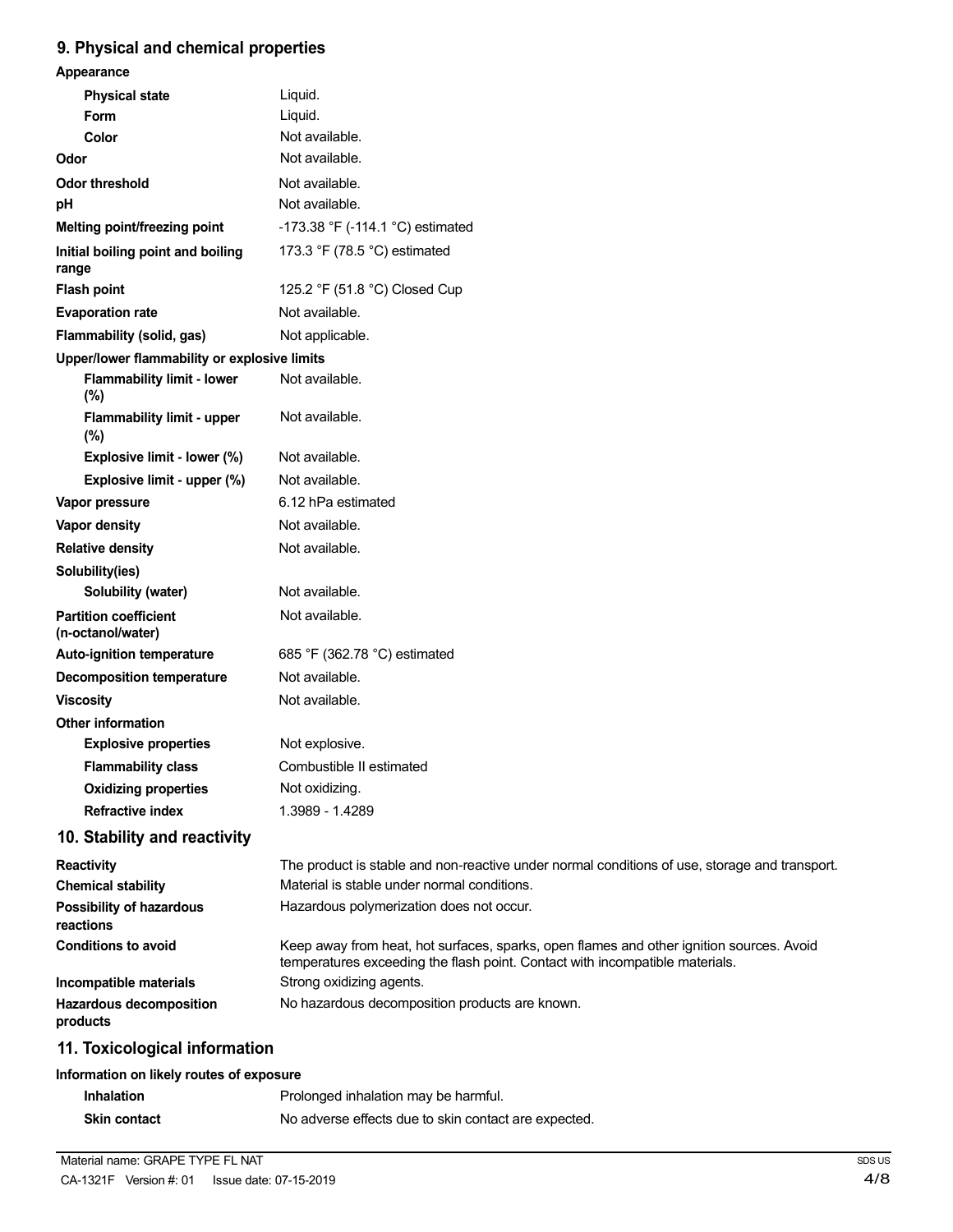| Eye contact                                                                                                      | Causes serious eye irritation.                                                                                                                                                                                                                                                                                                                                                                |  |  |
|------------------------------------------------------------------------------------------------------------------|-----------------------------------------------------------------------------------------------------------------------------------------------------------------------------------------------------------------------------------------------------------------------------------------------------------------------------------------------------------------------------------------------|--|--|
| Ingestion                                                                                                        | Expected to be a low ingestion hazard.                                                                                                                                                                                                                                                                                                                                                        |  |  |
| Symptoms related to the<br>physical, chemical and<br>toxicological characteristics                               | Severe eye irritation. Symptoms may include stinging, tearing, redness, swelling, and blurred<br>vision.                                                                                                                                                                                                                                                                                      |  |  |
| Information on toxicological effects                                                                             |                                                                                                                                                                                                                                                                                                                                                                                               |  |  |
| <b>Acute toxicity</b>                                                                                            | Not available.                                                                                                                                                                                                                                                                                                                                                                                |  |  |
| Skin corrosion/irritation                                                                                        | Prolonged skin contact may cause temporary irritation.                                                                                                                                                                                                                                                                                                                                        |  |  |
| Serious eye damage/eye<br>irritation                                                                             | Causes serious eye irritation.                                                                                                                                                                                                                                                                                                                                                                |  |  |
| Respiratory or skin sensitization                                                                                |                                                                                                                                                                                                                                                                                                                                                                                               |  |  |
| <b>Respiratory sensitization</b>                                                                                 | Not a respiratory sensitizer.                                                                                                                                                                                                                                                                                                                                                                 |  |  |
| <b>Skin sensitization</b>                                                                                        | This product is not expected to cause skin sensitization.                                                                                                                                                                                                                                                                                                                                     |  |  |
| Germ cell mutagenicity                                                                                           | No data available to indicate product or any components present at greater than 0.1% are<br>mutagenic or genotoxic.                                                                                                                                                                                                                                                                           |  |  |
| Carcinogenicity                                                                                                  | Not classifiable as to carcinogenicity to humans.                                                                                                                                                                                                                                                                                                                                             |  |  |
| IARC Monographs. Overall Evaluation of Carcinogenicity                                                           |                                                                                                                                                                                                                                                                                                                                                                                               |  |  |
| Not listed.<br>Not regulated.                                                                                    | OSHA Specifically Regulated Substances (29 CFR 1910.1001-1052)                                                                                                                                                                                                                                                                                                                                |  |  |
| Not listed.                                                                                                      | US. National Toxicology Program (NTP) Report on Carcinogens                                                                                                                                                                                                                                                                                                                                   |  |  |
| <b>Reproductive toxicity</b>                                                                                     | Possible reproductive hazard.                                                                                                                                                                                                                                                                                                                                                                 |  |  |
| Specific target organ toxicity -<br>single exposure                                                              | Not classified.                                                                                                                                                                                                                                                                                                                                                                               |  |  |
| Specific target organ toxicity -<br>repeated exposure                                                            | Not classified.                                                                                                                                                                                                                                                                                                                                                                               |  |  |
| <b>Aspiration hazard</b>                                                                                         | Not an aspiration hazard.                                                                                                                                                                                                                                                                                                                                                                     |  |  |
| <b>Chronic effects</b>                                                                                           | Prolonged inhalation may be harmful.                                                                                                                                                                                                                                                                                                                                                          |  |  |
| 12. Ecological information                                                                                       |                                                                                                                                                                                                                                                                                                                                                                                               |  |  |
| <b>Ecotoxicity</b>                                                                                               | The product is not classified as environmentally hazardous. However, this does not exclude the<br>possibility that large or frequent spills can have a harmful or damaging effect on the environment.                                                                                                                                                                                         |  |  |
| Persistence and degradability                                                                                    | No data is available on the degradability of any ingredients in the mixture.                                                                                                                                                                                                                                                                                                                  |  |  |
| <b>Bioaccumulative potential</b>                                                                                 |                                                                                                                                                                                                                                                                                                                                                                                               |  |  |
| Partition coefficient n-octanol / water (log Kow)<br>ETHYL ALCOHOL 190 PROOF CANE IP NON GMO<br>PROPYLENE GLYCOL | $-0.31$<br>$-0.92$<br>NOM NFI                                                                                                                                                                                                                                                                                                                                                                 |  |  |
| <b>Mobility in soil</b>                                                                                          | No data available.                                                                                                                                                                                                                                                                                                                                                                            |  |  |
| Other adverse effects                                                                                            | No other adverse environmental effects (e.g. ozone depletion, photochemical ozone creation<br>potential, endocrine disruption, global warming potential) are expected from this component.                                                                                                                                                                                                    |  |  |
| 13. Disposal considerations                                                                                      |                                                                                                                                                                                                                                                                                                                                                                                               |  |  |
| <b>Disposal instructions</b>                                                                                     | Collect and reclaim or dispose in sealed containers at licensed waste disposal site. Incinerate the<br>material under controlled conditions in an approved incinerator. Do not incinerate sealed<br>containers. If discarded, this product is considered a RCRA ignitable waste, D001. Dispose of<br>contents/container in accordance with local/regional/national/international regulations. |  |  |
| Local disposal regulations                                                                                       | Dispose in accordance with all applicable regulations.                                                                                                                                                                                                                                                                                                                                        |  |  |
| Hazardous waste code                                                                                             | D001: Waste Flammable material with a flash point <140 F<br>The waste code should be assigned in discussion between the user, the producer and the waste<br>disposal company.                                                                                                                                                                                                                 |  |  |
| Waste from residues / unused<br>products                                                                         | Dispose of in accordance with local regulations. Empty containers or liners may retain some<br>product residues. This material and its container must be disposed of in a safe manner (see:<br>Disposal instructions).                                                                                                                                                                        |  |  |
| <b>Contaminated packaging</b>                                                                                    | Since emptied containers may retain product residue, follow label warnings even after container is<br>emptied. Empty containers should be taken to an approved waste handling site for recycling or<br>disposal.                                                                                                                                                                              |  |  |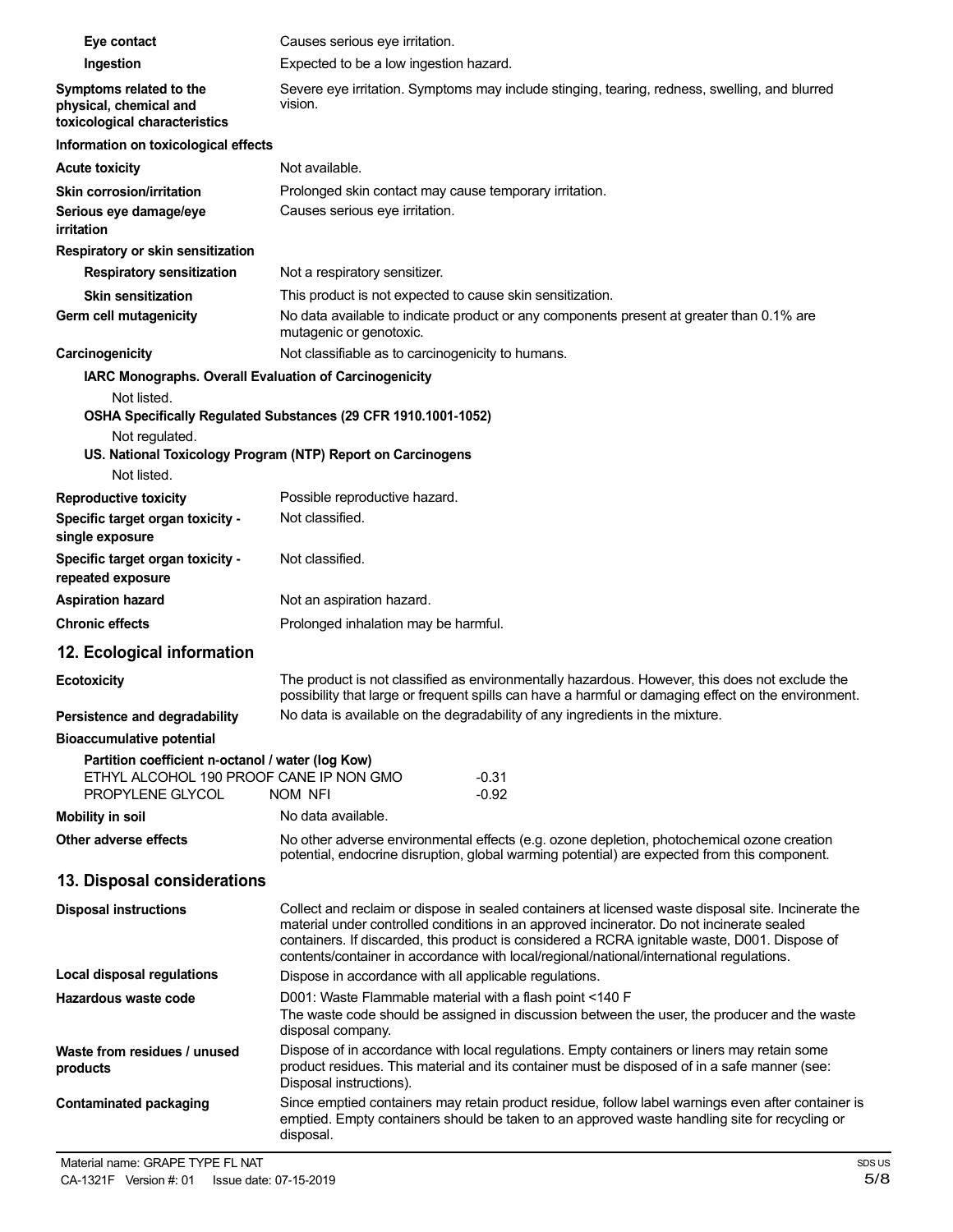## **14. Transport information**

| <b>DOT</b>                                                     |                                                                         |
|----------------------------------------------------------------|-------------------------------------------------------------------------|
| UN number                                                      | <b>UN1197</b>                                                           |
| UN proper shipping name                                        | Extracts, flavoring, liquid                                             |
| Transport hazard class(es)                                     |                                                                         |
| Class                                                          | 3                                                                       |
| <b>Subsidiary risk</b>                                         | ä,                                                                      |
| Label(s)                                                       | 3                                                                       |
| Packing group                                                  | III                                                                     |
| Special precautions for user                                   | Read safety instructions, SDS and emergency procedures before handling. |
| <b>Special provisions</b>                                      | B1, IB3, T2, TP1                                                        |
| <b>Packaging exceptions</b>                                    | 150                                                                     |
| Packaging non bulk                                             | 203                                                                     |
| Packaging bulk                                                 | 242                                                                     |
| <b>IATA</b>                                                    |                                                                         |
| <b>UN number</b>                                               | <b>UN1197</b>                                                           |
| UN proper shipping name                                        | Extracts, flavouring, liquid                                            |
| Transport hazard class(es)                                     |                                                                         |
| <b>Class</b>                                                   | 3                                                                       |
| Subsidiary risk                                                |                                                                         |
| Packing group                                                  | Ш                                                                       |
| <b>Environmental hazards</b>                                   | No.                                                                     |
| <b>ERG Code</b>                                                | 3L                                                                      |
| Special precautions for user                                   | Read safety instructions, SDS and emergency procedures before handling. |
| <b>Other information</b>                                       |                                                                         |
| Passenger and cargo                                            | Allowed with restrictions.                                              |
| aircraft                                                       |                                                                         |
| Cargo aircraft only                                            | Allowed with restrictions.                                              |
| <b>IMDG</b>                                                    |                                                                         |
| <b>UN number</b>                                               | <b>UN1197</b>                                                           |
| UN proper shipping name                                        | EXTRACTS, FLAVOURING, LIQUID                                            |
| Transport hazard class(es)                                     |                                                                         |
| <b>Class</b>                                                   | 3                                                                       |
| Subsidiary risk                                                |                                                                         |
| Packing group                                                  | III                                                                     |
| <b>Environmental hazards</b>                                   |                                                                         |
| <b>Marine pollutant</b>                                        | No.                                                                     |
| <b>EmS</b>                                                     | $F-E. S-D$                                                              |
| Special precautions for user                                   | Read safety instructions, SDS and emergency procedures before handling. |
| Transport in bulk according to<br>Annex II of MARPOL 73/78 and | Not established.                                                        |
| the <b>IBC</b> Code                                            |                                                                         |

**DOT**

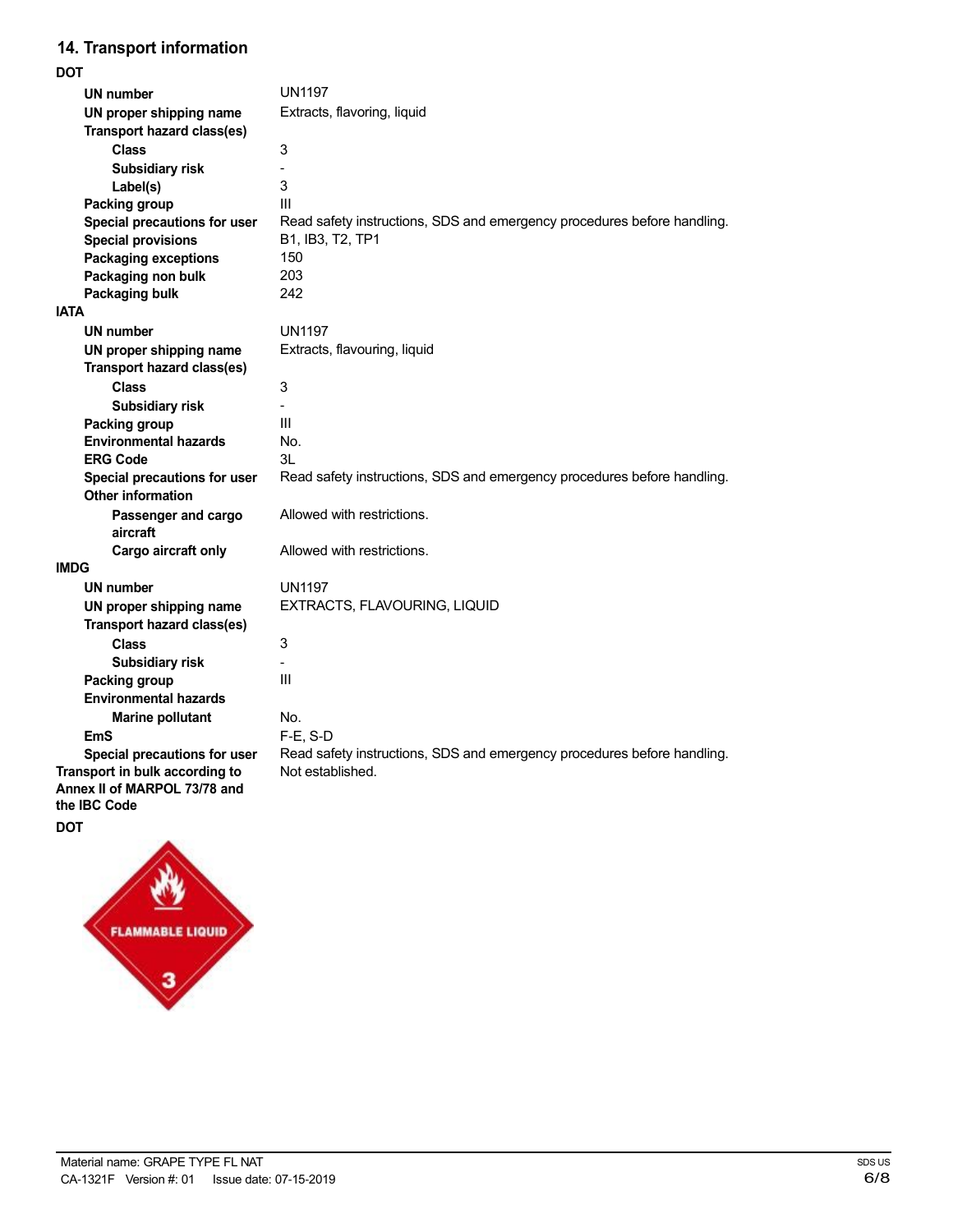

### **15. Regulatory information**

**US federal regulations** This product is a "Hazardous Chemical" as defined by the OSHA Hazard Communication Standard, 29 CFR 1910.1200.

#### **Toxic Substances Control Act (TSCA)**

**TSCA Section 12(b) Export Notification (40 CFR 707, Subpt. D)**

Not regulated.

#### **CERCLA Hazardous Substance List (40 CFR 302.4)**

Not listed.

**SARA 304 Emergency release notification**

#### Not regulated.

#### **OSHA Specifically Regulated Substances (29 CFR 1910.1001-1052)**

Not regulated.

#### **Superfund Amendments and Reauthorization Act of 1986 (SARA)**

**SARA 302 Extremely hazardous substance**

Not listed.

**SARA 311/312 Hazardous** No (Exempt)

## **chemical**

**SARA 313 (TRI reporting)**

Not regulated.

### **Other federal regulations**

**Clean Air Act (CAA) Section 112 Hazardous Air Pollutants (HAPs) List**

#### Not regulated.

#### **Clean Air Act (CAA) Section 112(r) Accidental Release Prevention (40 CFR 68.130)**

Not regulated.

**Safe Drinking Water Act** Not regulated.

#### **(SDWA)**

#### **FEMA Priority Substances Respiratory Health and Safety in the Flavor Manufacturing Workplace**

ETHYL ALCOHOL 190 PROOF CANE IP NON GMO Low priority (CAS 64-17-5)

#### **US state regulations**

#### **California Proposition 65**

California Safe Drinking Water and Toxic Enforcement Act of 1986 (Proposition 65): This material is not known to contain any chemicals currently listed as carcinogens or reproductive toxins. For more information go to www.P65Warnings.ca.gov.

#### **International Inventories**

| Country(s) or region | Inventory name                                                            | On inventory (yes/no)* |
|----------------------|---------------------------------------------------------------------------|------------------------|
| Australia            | Australian Inventory of Chemical Substances (AICS)                        | Yes                    |
| Canada               | Domestic Substances List (DSL)                                            | Yes                    |
| Canada               | Non-Domestic Substances List (NDSL)                                       | No                     |
| China                | Inventory of Existing Chemical Substances in China (IECSC)                | Yes                    |
| Europe               | European Inventory of Existing Commercial Chemical<br>Substances (EINECS) | No                     |
| Europe               | European List of Notified Chemical Substances (ELINCS)                    | No                     |
| Japan                | Inventory of Existing and New Chemical Substances (ENCS)                  | No                     |